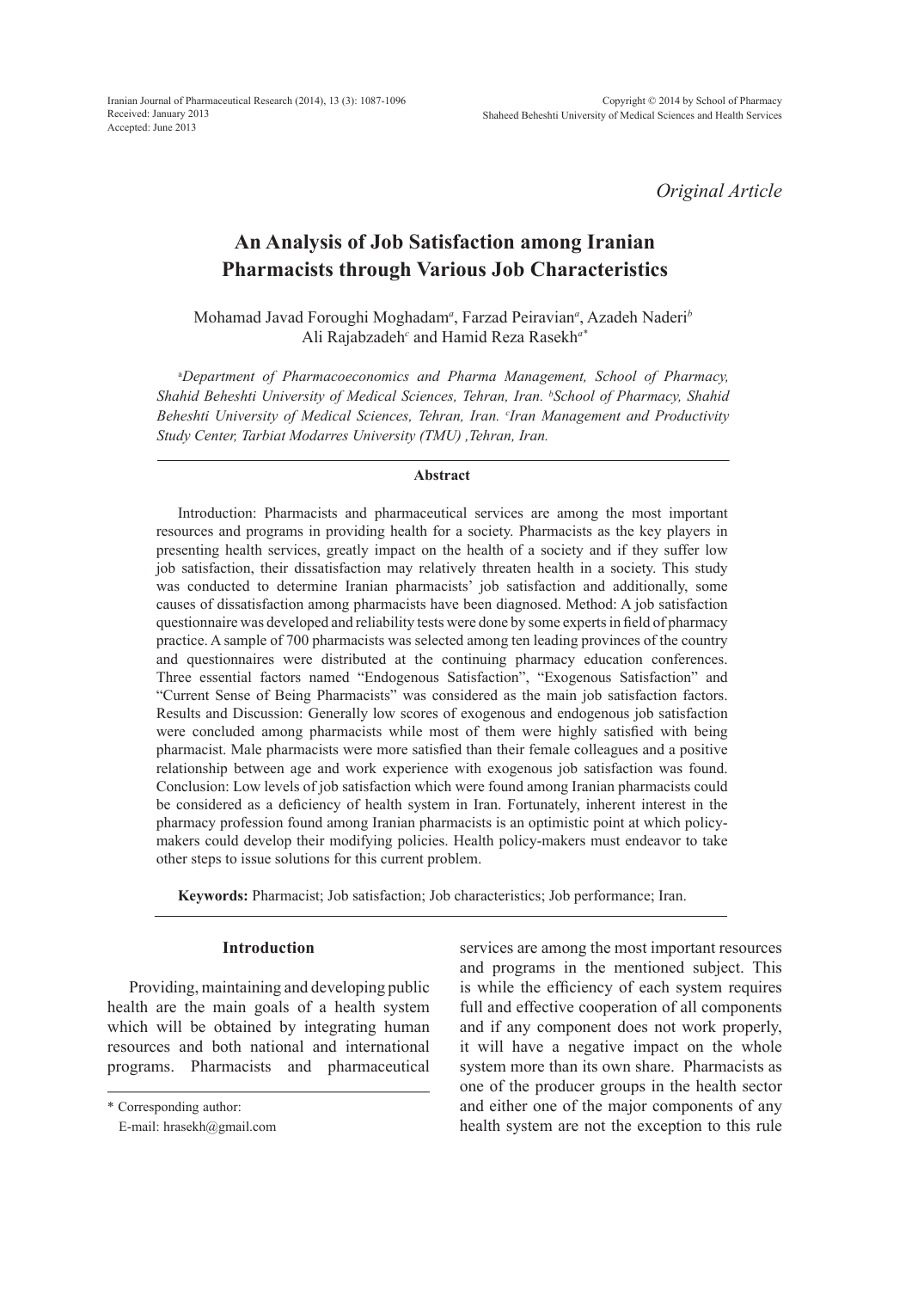(1). The pharmacy profession has expanded significantly in terms of professional service delivery; now it is known as an important profession in the multidisciplinary provision of health care (2). According to all these arguments, pharmacists should be at higher concern about their job performance and efficiency at work and job satisfaction is one of the major factors influencing job performance (3,4,5).

Numerous researches have been conducted in order to define the relationship and the impact of job satisfaction on job performance and efficiency. Job satisfaction is commonly conceptualized as an effective variable that results from an assessment of an individual's job experiences. Locke (1976) defined job satisfaction as "a pleasurable or positive emotional state resulting from the appraisal on one's job or job experiences" (6). Job satisfaction is conceptualized in general as one's attitude toward his or her job. As a total of all various definitions of job satisfaction, the concept can be defined in a simple manner as the degree to which people like their jobs (7).

Robbins (1991) proved in his study that personnel dissatisfied from their job are at risk of non-healthy conditions from headache to heart diseases (8). Steers (1981) indicates that those who are satisfied with their job, complain less, live more, have better physical and mental health, learn new job tasks earlier and have less occupational accidents (9). Job dissatisfaction even causes physical and mental discomfort, family instability, lack of social cohesion and eventually political imbalance (10).

Along with all negative impacts of job dissatisfaction, a review article by Schafheutle *et al.* indicates that pharmacists' performance is affected by four key domains. One of the domains included workplace factors like working pattern, work environment, sector of practice and external [including commercial] pressures. In the reviewed literature, job dissatisfaction shows negative impact on pharmacists' job performance and increases dispensing errors. On the other side, one of the other domains affecting job performance is mental and physical health (chronic illness, stress, depression, alcohol, drug and other addictions, cognitive impairment) (11). As it was previously mentioned, mental

and physical health are themselves injured by job dissatisfaction and dissatisfaction with work has long been associated with poor mental health  $(12,13)$ .

Coming back to the field of health services, it is very important for health policy makers to concern the improved performance of health professionals such as pharmacists which are directly in contact with patients. Governments in Canada, Britain and other developed countries are increasingly recognizing the potential of a fuller integration of pharmacists in primary health care as a means of improving the public's health and reducing drug-related iatrogenesis (14). Pharmacists as the key players in delivering health services greatly impact the health of society and if they suffer low job satisfaction, relatively will threaten the health of society. Because it is strongly admitted that unhappy and demotivated workforces have a negative impact on the delivery of healthcare services and the experience of patients in receipt of care (15).

## *Aim of the study*

In line with expansion of pharmacy schools, growth in pharmacy graduates, high expenditure on human resource training and more importantly with a look at the effective role of pharmacists in health system, this study will determine the level of job satisfaction through various aspects of pharmacy practice among Iranian pharmacists. Furthermore some satisfaction or dissatisfaction causes among pharmacists will be explored and may help policy makers to focus on these elements when aiming at the improvement of health care provision.

# **Experimental**

# *Questionnaire*

Because no validated questionnaire has ever been adapted to Iranian pharmacists, our research seeks to establish such a questionnaire. The job satisfaction questionnaire was developed based on expert opinions and review of similar studies especially the one in the culturally similar country: Lebanon. Salameh *et al.* considered work content, autonomy, growth/development, financial rewards, promotion, supervision, communication, coworkers, meaningfulness,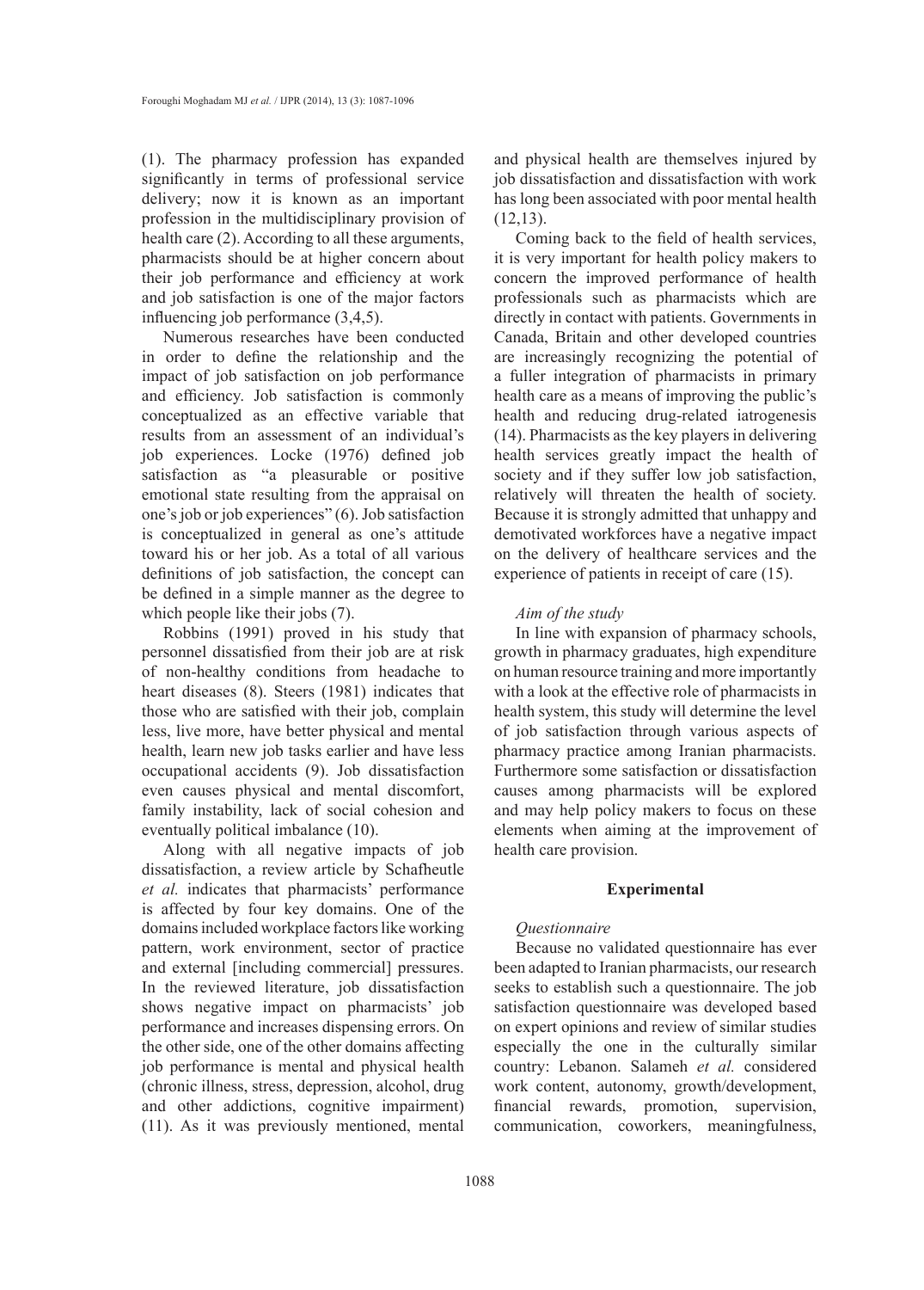workload, and work demands as factors of job satisfaction among pharmacists in Lebanon (16).

In order to assess the content validity of the designed questionnaire, it was assessed by 36 experts which were pharmacists working in academic environments with years of experience in pharmacy practice and familiar with regulations and working conditions in pharmacy practice in Iran. These experts were asked to rate their agreement with each question regarding the following criteria of validity while score ‹5› stood for ‹completely satisfactory›, ‹4› for ‹somewhat satisfactory),  $\langle 3 \rangle$  for  $\langle$  acceptable $\rangle$ ,  $\langle 2 \rangle$  for  $\langle$  needs change› and ‹1› for ‹needs replacement›.

Linguistic Clarity – The item should

be clear, unambiguous, and jargon-free, and attract a spontaneous response rather than requiring pondering on the part of the respondent.

- Completeness The item's sentence structure should be complete and articulated in conveying the underlying concept with emphasis at the right places.
- Relevance The item should be relevant to the area under study and what is being measured and have the right focus.
- Scoring The Likert scale response options (1 to 5) and its anchors should fit the item's sentence structure and the way it is phrased.

The content validation procedure was performed in one step. The analysis of the results was carried out to demonstrate the consensus among the experts. After primary evaluation of the questionnaire, some questions which were not considered relevant were deleted and other debatable ones were reformed. The validated questionnaire was piloted by a sample of 30 pharmacists working in community pharmacy which had been selected by quota sampling. Correlation matrices were calculated for the satisfaction items and Cronbach alpha was measured to determine if the items in the constructed questionnaire was measuring the same underlying concept (satisfaction). A Cronbach alpha score of 0.86 or greater was considered to be evidence of good reliability.

The conducted questionnaire had three parts. The first part included 13 questions about age, gender, marital status, number of children, high school and university they were graduated from and the priority of the field of pharmacy they had been selected to study. In part two, they were asked about sectors they were working in, and in part three, satisfaction about some aspects of job was questioned and quantified based on a 5-point Likert Scale in which 1 stood for 'very low satisfaction', 2 for 'low satisfaction', 3 for 'neither satisfied nor dissatisfied', 4 'high satisfaction', and 5 for 'very high satisfaction'.

These job characteristics were divided into two parts including endogenous and exogenous job characteristics. Endogenous job characteristics included Overall Job Satisfaction, Income, Job Security, Awareness of Regulations and Job Expectancy. On the other hand, exogenous characteristics included Job Position, Performance of Associations of Pharmacists (Unions), Intention to Work Abroad, Reimbursement from Insurance Organizations to Pharmacies, Pharmacy Supervision, Pharmacy Evaluation and Implementation of Regulations.

## *Sampling*

As far as there was no information on nian pharmacists' population variance Iranian pharmacists' population variance neither on the probability of success neither the failure, the biggest sample size based on Morgan table which is 374 for a population of 13000 pharmacists registered in Iran was enough. For higher confidence and considering the probability of pharmacists who were not working or even have immigrated, a sample of 700 pharmacists was selected among ten leading provinces of the country based on quota sampling. Pharmacists (700) were asked to complete the self-administered questionnaire at the Continuing Medical Education (CME) courses at which pharmacists all over the country have to participate.

The total selected number in each of ten clusters was based on the population of the province which is a predictor of pharmacists' population. Pharmacists in CMEs were assured about the secrecy of answers and were informed about the purpose of the study and then a questionnaire based survey was completed. Finally 575 filled questionnaires were gathered in all ten provinces which show a response rate of 82 %.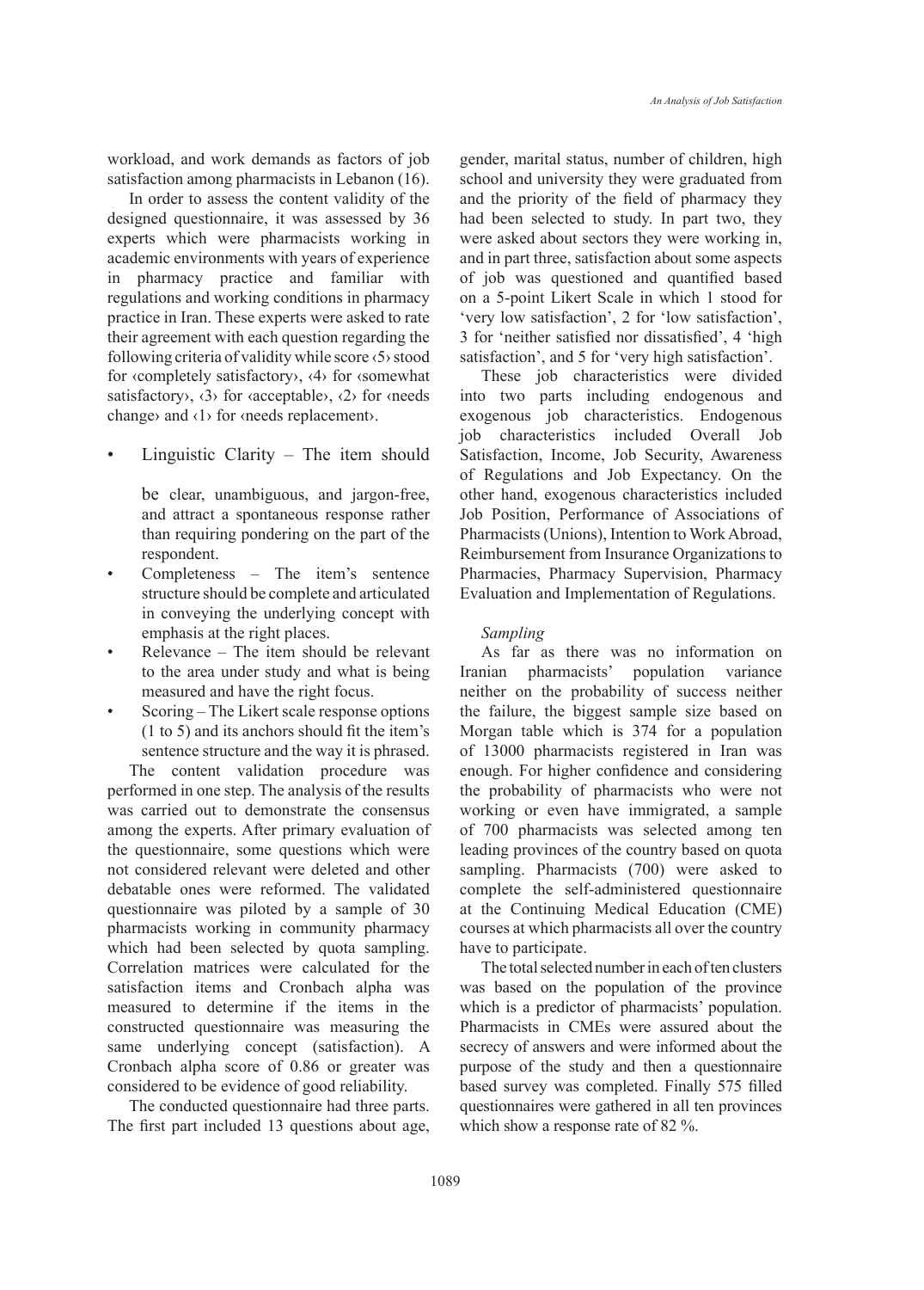## *Statistical analysis*

Data were entered into SPSS (version 16) and analyzed using descriptive statistics, t-test and regression analysis. The significance level was set at P<0.05. Data was first analyzed descriptively with modes, means, and standard deviations, for discrete and continuous variables. Frequencies and valid percentages for categorical variables were calculated. In order to determine the relationship between demographic data with job satisfaction, non-parametric tests were used. This was to avoid making assumptions about the distributions of the variables and in view of the Likert scale being ordinal data. This is consistent with the analytical approach of previous studies (17,18,19,20). Mann-Whitney and Kruskal-Wallis tests were used for this purpose. The regression and correlation analyses were used to show relationship between job characteristics and job satisfaction (21).

## **Results**

The demographic characteristics of 575 respondent (Response Rate  $\sim$  82%) pharmacists derived from part one and two of questionnaires are presented below.

The respondents were between 25 to 77 years old and the average age was 42. Most respondents were between 30 to 50 years old (68%). About 55% of the participants were male and 45% were female. About 91 percent of participants were married and number of their children followed a mode of 2. More than half of the respondents mentioned that even before they start to study at university their favorite field had been pharmacy and for 39% of respondents, pharmacy field had been the first choice of study in the national university admission test.

About 87% of respondents were working in pharmacies and 13% in other sectors like pharmaceutical manufacturing, import, export and distribution companies, research laboratories, governmental sectors and health insurance organizations. The data also indicated that 54 percent of respondents had their own private pharmacy and the others were employed by private or governmental organizations. Iranian national regulation do not allow establishment of chain pharmacies. In addition, same regulation

would permit only pharmacists to establish and own a pharmacy in Iran.

The mean value of job satisfaction based on data entered in part three of questionnaires were analyzed and t-test was used for measuring the significance of difference between mean value of every scored job characteristic and the test value of 3 as medium satisfaction. Every mean more than 3 means high satisfaction and vice versa every mean value less than 3 means low satisfaction level.

As mentioned, job characteristics were categorized to endogenous and exogenous. The two parameters named *endogenous job satisfaction* and *exogenous job satisfaction* were calculated as the mean of all job characteristics. After all questions, pharmacists were asked to answer one key question to mention their *current sense* of being a pharmacist and this will be a dependent variable in regression analysis between all job characteristics. In this question, respondents were asked to mention their overall mental perception about their career and this will show their real inherent satisfaction.

Note that all mean values were significantly different from mean 3 just in case of intention to work outside the country and level of awareness in regulations ( $p < 0.05$ ). The accessed information through statistical analyses shows significantly low job satisfaction through endogenous and exogenous satisfaction but respondents drive nearly high satisfaction from their career (*Current Sense*).

For more briefing on some questions the structure of reimbursement is as follows. Patients pay about 30% (different in various insurance structures) of the prescription cost as the co-insurance directly to the pharmacies and pharmacies receive the other 70% from the insurance organization. Most of the time, this reimbursement is very late and bureaucratic and makes pharmacy owners unhappy and dissatisfied with those organizations. In the job expectancy question, pharmacists were asked how much optimistic they were about the future of their job. (Table 1).

Mann-Whitney test was done for analyzing difference between two groups of respondents demographically –*e.g*. men and women- in endogenous job satisfaction, exogenous job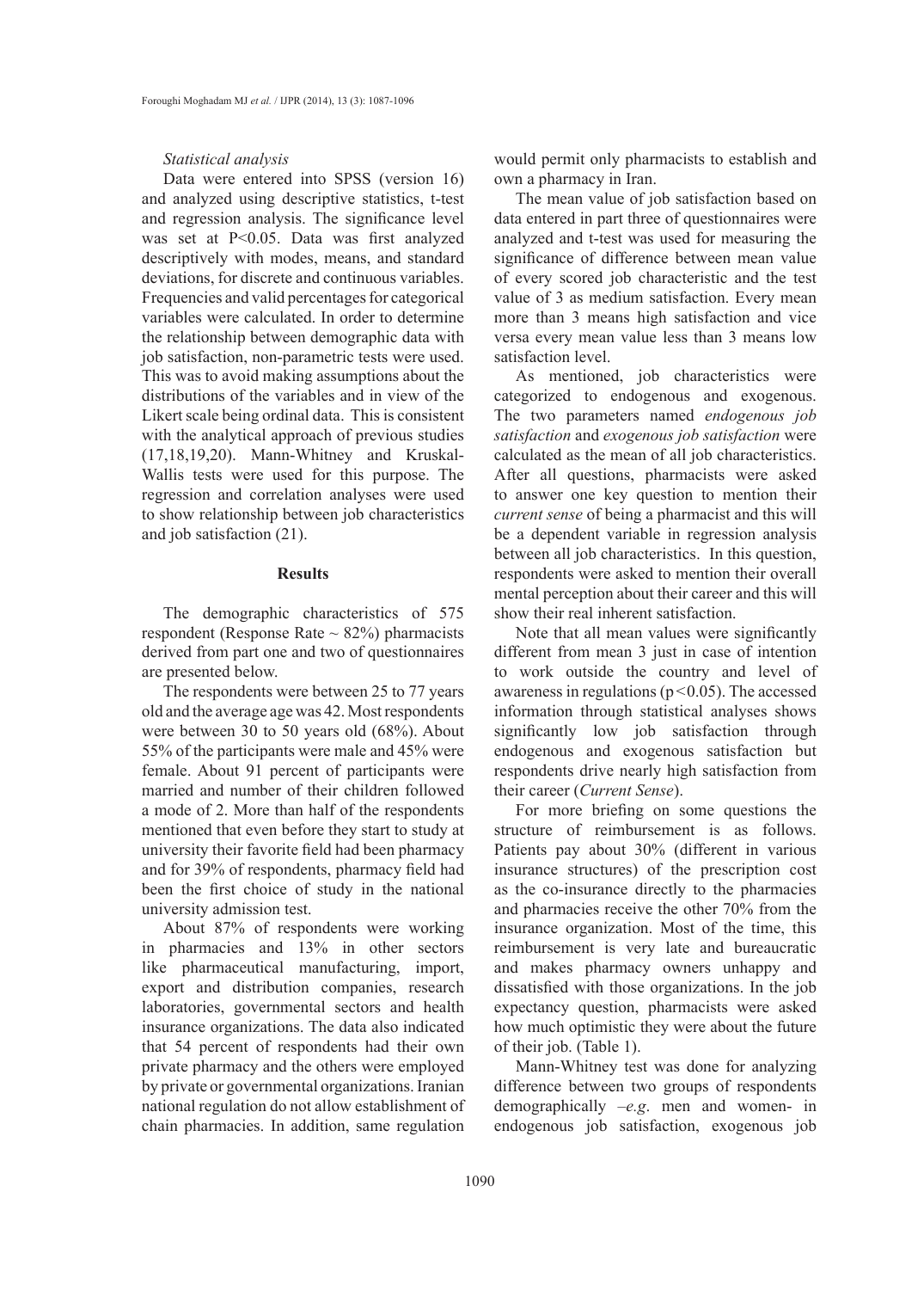**Table 1.** Job satisfaction analysis through various job characteristics.

|                                         | Mean                | <b>SD</b> | t-test results |     |         |                |
|-----------------------------------------|---------------------|-----------|----------------|-----|---------|----------------|
|                                         | <b>Satisfaction</b> |           | $\mathbb{N}$   | df  | t       | Sig (2-tailed) |
| Job Satisfaction "Endogenous" (Average) | 2.73                | 0.70      | 549            | 548 | $-8.96$ | 0.000          |
| Overall Job                             | 3.1                 | 0.59      | 570            | 569 | 2.40    | 0.017          |
| Income                                  | 2.62                | 0.81      | 267            | 566 | $-1.12$ | 0.000          |
| Job Security                            | 2.38                | 0.94      | 569            | 568 | $-1.56$ | 0.000          |
| <b>Regulations Awareness</b>            | 3.04                | 0.86      | 563            | 562 | 1.03    | 0.302          |
| Job Expectancy                          | 2.48                | 0.99      | 559            | 558 | $-1.24$ | 0.000          |
| Job Satisfaction "Exogenous" (Average)  | 2.49                | 0.66      | 505            | 504 | $-1.74$ | 0.000          |
| <b>Job Position</b>                     | 2.73                | 0.97      | 569            | 568 | $-6.50$ | 0.000          |
| Association of Pharmacists (Unions)     | 2.35                | 1.36      | 563            | 562 | $-1.12$ | 0.000          |
| Intention to Work Abroad                | 3.01                | 1.33      | 561            | 560 | 0.13    | 0.899          |
| Reimbursement System                    | 1.67                | 0.78      | 552            | 551 | $-3.97$ | 0.000          |
| Pharmacy Supervision                    | 2.64                | 1.07      | 565            | 564 | $-7.90$ | 0.000          |
| Pharmacy Evaluation                     | 2.49                | 0.89      | 544            | 543 | $-1.34$ | 0.000          |
| Regulations Implementation              | 2.54                | 0.87      | 549            | 548 | $-1.22$ | 0.000          |
| <b>Current Sense</b>                    | 3.51                | 1.01      | 554            | 553 | 11.86   | 0.000          |

satisfaction, and the key characteristic which is *current sense*. As it is seen in Table 2, men showed significantly higher job satisfaction than women through endogenous job characteristics but in case of exogenous job characteristics and even *current sense* there is no significant difference between men and women's ideas.

mentioned significantly higher job satisfaction and higher inherent satisfaction with their career. Pharmacy owner and employees showed no significant different in case of job satisfaction, but the half who owned a pharmacy were more satisfied with their income (significance level: 0.026) (Table 2).

Those whose favorite field had been pharmacy

For analyzing the difference between more

| <b>Grouping Variable</b> |                   | <b>Test Variables Mean Rank</b>                                                                                        |                                                                                                                                                      |                      |  |  |
|--------------------------|-------------------|------------------------------------------------------------------------------------------------------------------------|------------------------------------------------------------------------------------------------------------------------------------------------------|----------------------|--|--|
|                          |                   | <b>Endogenous Satisfaction</b>                                                                                         | <b>Exogenous Satisfaction</b><br>258.43<br>240.15<br>0.120<br>251.60<br>214.96<br>0.079<br>274.05<br>274.28<br>0.146<br>252.82<br>226.77<br>$0.023*$ | <b>Current Sense</b> |  |  |
|                          | Male              | 282.97                                                                                                                 |                                                                                                                                                      | 266.51               |  |  |
| Gender                   | Female            | 257.70                                                                                                                 |                                                                                                                                                      | 284.39               |  |  |
|                          | $Sig. (2-tailed)$ | $0.036*$<br>269.76<br>256.49<br>0.515<br>269.99<br>287.05<br>0.360<br>273.29<br>240.76<br>$0.006*$<br>261.90<br>248.76 | 0.148                                                                                                                                                |                      |  |  |
|                          | Married           |                                                                                                                        |                                                                                                                                                      | 275.68               |  |  |
| <b>Marital Status</b>    | Single            |                                                                                                                        |                                                                                                                                                      | 242.38               |  |  |
|                          | Sig. (2-tailed)   |                                                                                                                        |                                                                                                                                                      | 0.110                |  |  |
|                          | Pharmacy          |                                                                                                                        |                                                                                                                                                      | 273.99               |  |  |
| <b>Work Field</b>        | Non-pharmacy      |                                                                                                                        |                                                                                                                                                      | 278.28               |  |  |
|                          | $Sig. (2-tailed)$ |                                                                                                                        |                                                                                                                                                      | 0.821                |  |  |
|                          | Pharmacy          |                                                                                                                        |                                                                                                                                                      | 283.36               |  |  |
| <b>Favorite Field</b>    | Non-pharmacy      |                                                                                                                        |                                                                                                                                                      | 236.97               |  |  |
|                          | Sig. (2-tailed)   |                                                                                                                        |                                                                                                                                                      | $0.000*$             |  |  |
|                          | Yes               |                                                                                                                        |                                                                                                                                                      | 269.78               |  |  |
| Pharmacy<br>Ownership    | N <sub>o</sub>    | 273.09                                                                                                                 | 243.64                                                                                                                                               | 270.26               |  |  |
|                          | $Sig. (2-tailed)$ | 0.350                                                                                                                  | 0.660                                                                                                                                                | 0.969                |  |  |

**Table 2.** Mann-Whitney test results.

\*Significant correlations are shown with stars.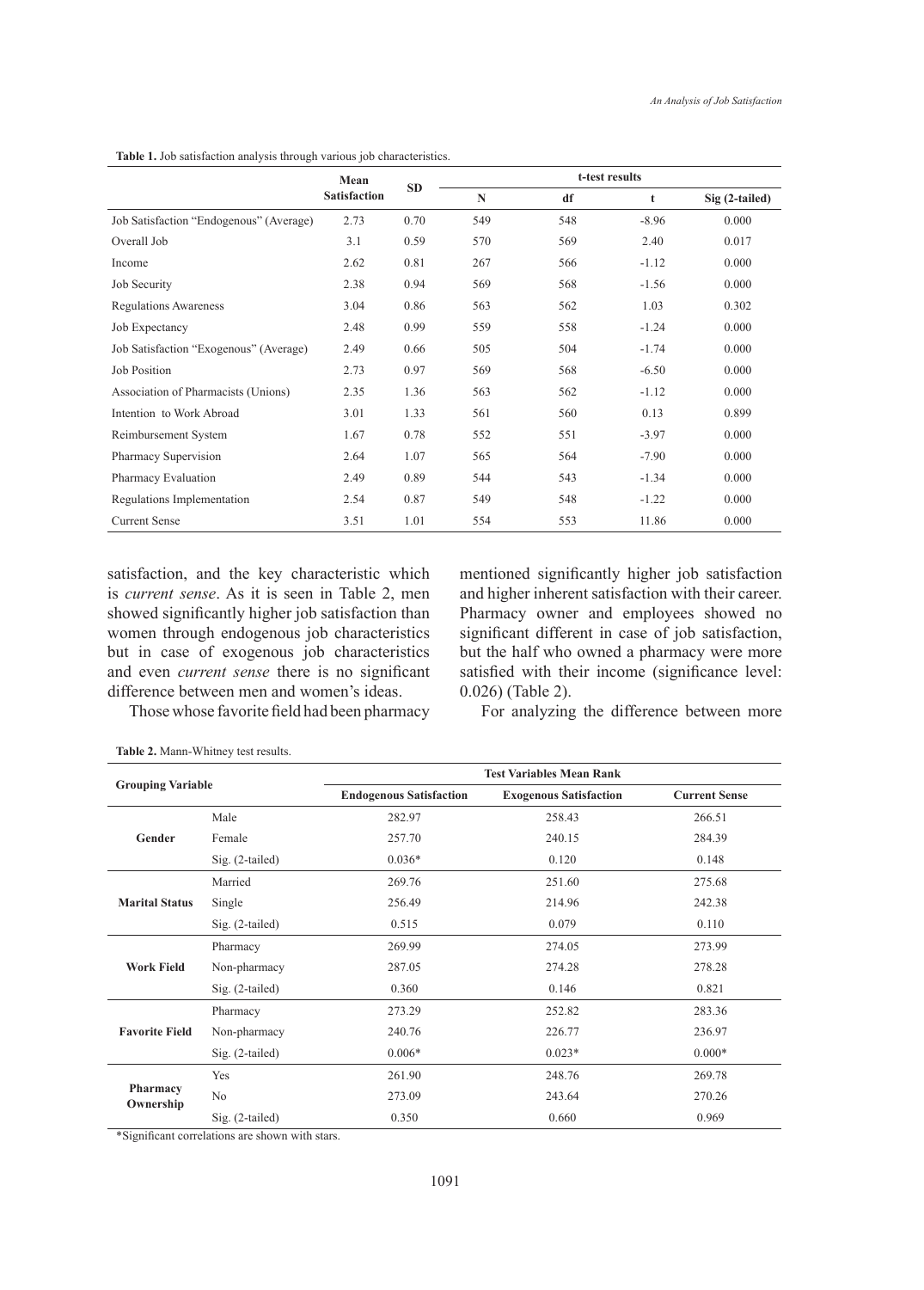|                                           |                 | <b>Test Variables Mean Rank</b> |                               |                      |
|-------------------------------------------|-----------------|---------------------------------|-------------------------------|----------------------|
| <b>Grouping Variable</b>                  |                 | <b>Endogenous Satisfaction</b>  | <b>Exogenous Satisfaction</b> | <b>Current Sense</b> |
|                                           | $\leq 30$       | 286.87                          | 227.15                        | 285.61               |
|                                           | $31 - 40$       | 250.02                          | 221.03                        | 252.38               |
| (Years)                                   | $41 - 50$       | 272.25                          | 252.16                        | 275.30               |
| Age Categories                            | 51-60           | 245.69                          | 294.23                        | 257.21               |
|                                           | >60             | 241.59                          | 272.91                        | 246.64               |
|                                           | Sig. (2-tailed) | 0.164                           | $0.002*$                      | 0.298                |
|                                           | $\overline{0}$  | 263.96                          | 197.26                        | 249.93               |
|                                           | $\mathbf{1}$    | 259.57                          | 238.17                        | 272.09               |
| Number of<br>Children                     | $\mathfrak{2}$  | 251.61                          | 241.80                        | 247.21               |
|                                           | 3               | 264.75                          | 287.08                        | 292.73               |
|                                           | Sig. (2-tailed) | 0.835                           | $0.000*$                      | 0.057                |
|                                           | Capital         | 264.64                          | 223.99                        | 265.27               |
|                                           | Middle          | 266.52                          | 226.58                        | 247.58               |
|                                           | Middle-Northern | 326.34                          | 293.48                        | 337.91               |
|                                           | Middle-Southern | 272.72                          | 277.44                        | 274.48               |
| Working location                          | North-Eastern   | 256.85                          | 276.79                        | 271.59               |
|                                           | North-Western   | 269.05                          | 278.27                        | 277.76               |
|                                           | Northern        | 267.91                          | 234.79                        | 298.56               |
|                                           | South-Eastern   | 310.45                          | 253.89                        | 321.92               |
| (Based on Geographical zone of c Working) | Southern        | 286.09                          | 254.90                        | 238.43               |
|                                           | Western         | 290.75                          | 237.85                        | 279.79               |
|                                           | Sig. (2-tailed) | 0.471                           | $0.045*$                      | 0.085                |
|                                           | $40 - 50$       | 257.00                          | 310.68                        | 280.87               |
|                                           | $30 - 39$       | 259.30                          | 276.46                        | 250.74               |
| Years)                                    | $20 - 29$       | 251.66                          | 267.68                        | 259.14               |
|                                           | $10 - 19$       | 271.79                          | 242.57                        | 278.59               |
| Working Experience                        | $1-9$           | 267.27                          | 228.63                        | 263.29               |
|                                           | Sig. (2-tailed) | 0.826                           | $0.043*$                      | 0.623                |
|                                           | $\mathbf{1}$    | 266.61                          | 245.92                        | 262.50               |
| Field                                     | $\overline{c}$  | 255.38                          | 244.26                        | 264.58               |
| Priority of<br>Pharmacy                   | $3 - 100$       | 249.60                          | 224.83                        | 252.19               |
|                                           | Sig. (2-tailed) | 0.464                           | 0.257                         | 0.681                |

**Table 3.** Kruskal-Wallis test results.

\*Significant correlations are shown with stars

than two groups demographically in response to job satisfaction items, Kruskal-Wallis test was used. As it is shown in Table 3, pharmacists older than 50 years old and with more than 30 years of work experience, mentioned higher job satisfaction through exogenous job characteristics and this difference was significant. Pharmacists who were working in capital city mentioned lowest job satisfaction at significance level of

## 0.045 (Table 3).

In next step for analyzing weight of job satisfaction parameters, Friedman test was done and as it is detailed in Table 4, maximum scores were given to satisfaction with job (overall job satisfaction) and the least scores were given to insurance system performance.

To examine the relationship between the job characteristics and satisfaction, multiple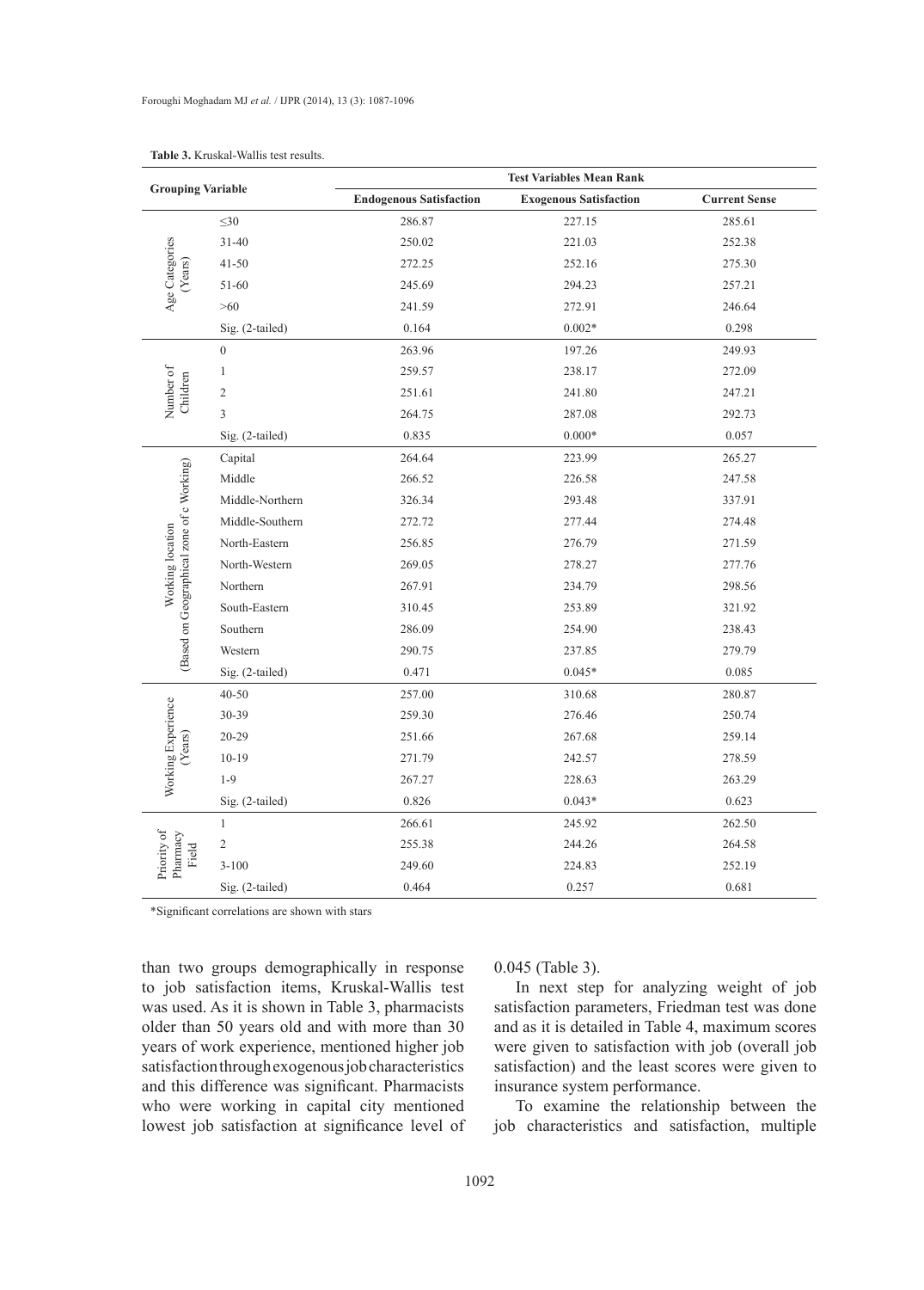|                            |                  |                | Item                                | <b>Mean Rank</b>     |      |
|----------------------------|------------------|----------------|-------------------------------------|----------------------|------|
|                            |                  | 1              | Overall job satisfaction            | 8.47                 |      |
|                            |                  | $\overline{2}$ | Regulations awareness               | 8.17                 |      |
|                            | Job Satisfaction | 3              | Intention to work abroad            | 7.56                 |      |
|                            |                  | $\overline{4}$ | Position among medical groups       | 7.10                 |      |
| $N = 498$                  |                  | 5              | Income level                        | 6.71                 |      |
| Chi-Square = $9.619$       | Characteristics  |                | 6                                   | Pharmacy supervision | 6.71 |
| $df = 11$<br>$Sig = 0.000$ |                  | $\overline{7}$ | Regulations implementation          | 6.40                 |      |
|                            |                  | 8              | Pharmacy evaluation                 | 6.26                 |      |
|                            |                  | 9              | Job expectancy                      | 6.06                 |      |
|                            |                  | 10             | Job security                        | 5.80                 |      |
|                            |                  | 11             | Association of Pharmacists (Unions) | 5.45                 |      |
|                            |                  | 12             | Reimbursement System                | 3.31                 |      |

**Table 4.** Friedman Ranking Test Results.

regression models were examined. Regression analysis of job characteristics with dependent variable-*current sense-*shows significant linear relationship between "*Overall Job Satisfaction*", "*Job Position*", "*Job Expectancy*", "*Job Security*", "*Implementation of Regulations*" and "*Reimbursement System* ". Other characteristics did not have significant impact on satisfaction. Based on coefficients from regression analysis, satisfaction is a function of mentioned factors. More detailed results are shown in Table 5.

# **Discussion**

This study was aimed to analyze the level of job satisfaction through various job characteristics compared with various locational and work settings of pharmacists and across demographics of Iranian pharmacists. According to what Salameh *et al.* (2007) noted in their article, low states of job satisfaction were also found in a developing country like Iran (16). Findings suggest that although community pharmacists enjoy aspects of their new roles, their work environment has become increasingly stressful, resulting in decreased job satisfaction. Additionally, it was previously found that increasing workloads can be resulted in decreased health and well-being (22).

Findings show no significant difference between pharmacists owning pharmacy and those not owning. This is not in consistence with the hypothesis mentioned by Lin *et al.* (2007), stating that the closer to ownership, the higher enriched job and its satisfaction (23). Pharmacy owners however drive significantly high satisfaction from their income. Also Willett (1998) noted overall job satisfaction was greatest for pharmacy owners and lowest for locum pharmacists (24) but the same job satisfaction as for pharmacists who were employed may be as a result of insurance reimbursement and

|                                                                                                                   | <b>Predictor (Independent Variable)</b> | <b>Beta Coefficient</b> |          | Sig.  |
|-------------------------------------------------------------------------------------------------------------------|-----------------------------------------|-------------------------|----------|-------|
| $R = 0.676$<br>R Square= $0.457$<br>Adjusted $R^2 = 0.451$<br>$df = 482$<br>$F = 67.744$<br>$\text{Sig.} = 0.000$ | (Constant)                              | 0.995                   | 6.841    | 0.000 |
|                                                                                                                   | Overall job satisfaction                | 0.414                   | 9.996    | 0.000 |
|                                                                                                                   | <b>Job Position</b>                     | 0.161                   | 3.819    | 0.000 |
|                                                                                                                   | Job Expectancy                          | 0.106                   | 2.391    | 0.017 |
|                                                                                                                   | Job Security                            | 0.135                   | 3.170    | 0.002 |
|                                                                                                                   | Regulations Implementation              | 0.087                   | 2.342    | 0.020 |
|                                                                                                                   | <b>Insurance System</b>                 | $-0.073$                | $-2.030$ | 0.043 |

Dependent Variable: Current Sense

**Table 5.** Regression test results.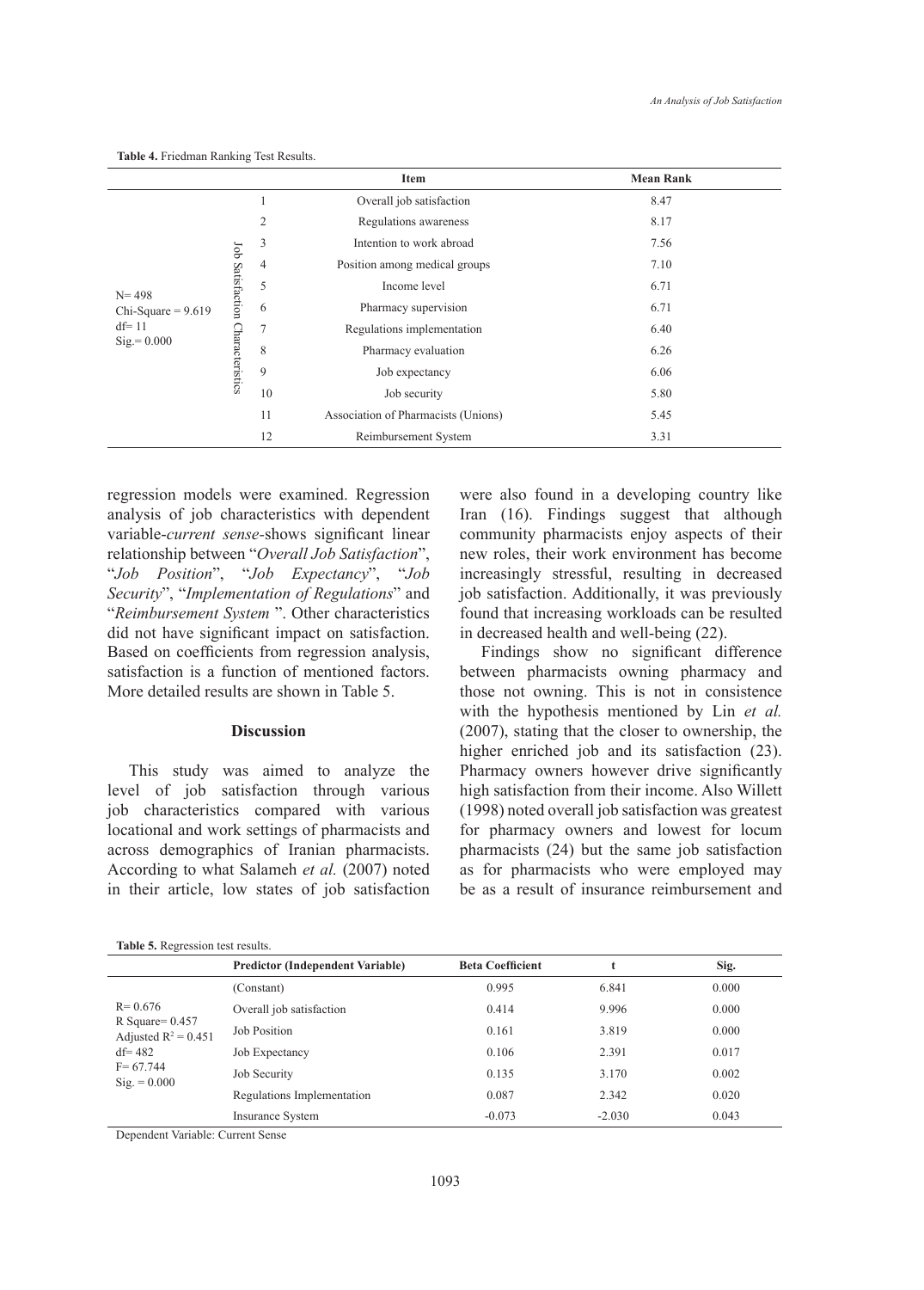governmental supervisions which is implemented strictly on pharmacy owners in Iran.

In case of inter-gender differences, higher job satisfaction for male pharmacists through endogenous job characteristics like job expectancy, income, job security and current sense was found but no significant difference between male and female pharmacists was found in other job characteristics. This could be explained by higher stress level in female pharmacists as explained by McCann *et al.* (2009) (25). On the other hand Seston *et al*. (2009) found female pharmacists more satisfied with their job and refers to generally findings of higher job satisfaction among females (26). It was reconfirmed in this study that age does have positive impact on job satisfaction (27). As shown in Table 4, pharmacists older than 50 years and with more than 30 years' work experience, mentioned higher job satisfaction through exogenous job characteristics and this difference was significant while dissatisfaction was most observed in younger pharmacists which is consistent with other studies (28).

In this study it was clarified that inherent interest in work does have positive impact on job satisfaction. For more explanation, pharmacists who their favorite field was pharmacy, were significantly more satisfied with their job. However more studies should be done to prove this hypothesis.

Pharmacists working in capital city mentioned less satisfaction with exogenous characteristics. This could be explained by harder living conditions and lower income to expenditure ratio in capital city. More over in small cities pharmacists have better-organized associations and proper relationship with their coworkers. Considering the aforementioned issue, it could be suggested that professional associations like Iranian Association of Pharmacists can empower human resource in pharmacy service through doing their duties and responsibilities more seriously.

Another suggestion for arising pharmacists' job satisfaction based on lowest ranks in Friedman test is to revise the insurance system performance in reimbursement to pharmacies. They should be reimbursed as soon as possible after forwarding the prescriptions to national and private insurance organizations so that they will be more satisfied with their income either with the job security. Furthermore increasing income will certainly increase job satisfaction based on the reviewed literature (29,30,31,32).

Generally, it could be clearly seen that overall job satisfaction as a key indicator of endogenous job characteristics and so *"current sense"*  which indicates the inherent and substantial satisfaction with the profession of pharmacy are at high level so it is concluded that a vast majority of Iranian pharmacists are satisfied with being a pharmacist. Furthermore, this factor which targets endogenous satisfaction to a job can further be improved upon improvement of factors such as income, unions, and insurance. Policy-makers can perform better based on this positive perception. This can be done by providing further reinforcing activities such as annual awards and capacity building in training and educating professionals. For more explanation, if changeable characteristics like union relationships, insurance reimbursements, income and *etc*. are modified, it could effectively increase this possessive sense to the profession. Similarly, this idea could be approved through participants' notes at the end of questionnaires. As a result of increasing this positive substantial interest in this profession, significant improvements in health of society will be gained.

There were some possible limitations in this study like non-objective comprehension of questions in the survey, just like all questionnaire-based surveys. For example mentioned satisfaction levels reflect subjective opinions of well-being and dissatisfaction might be a result of non-job related stressful factors, such as familial or environmental situations.

## **Conclusion**

Considering the impact of pharmacists as key players in providing health and wellbeing to the society, it should be noted that low levels of job satisfaction found among Iranian pharmacists could be considered as a deficiency of health system in Iran. Based on these findings and some offered solutions like modifying exogenous factors, policy makers must pay special attention to modify this deficiency. On the other hand,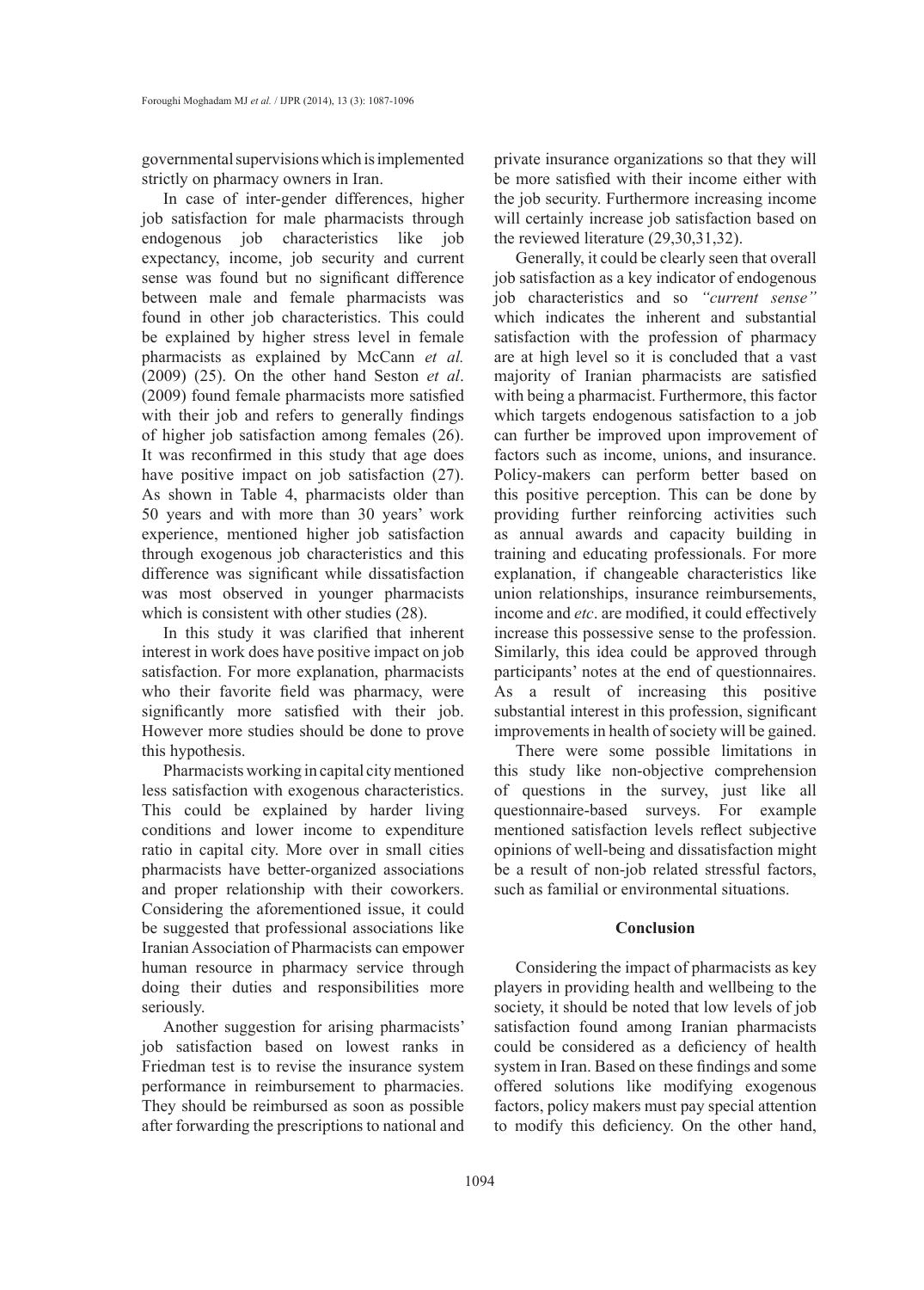inherent interest in this career can positively impact job satisfaction. It could be used as a powerful leverage by health policy makers for their mission of improving health and elevating level of wellbeing.

As well as already mentioned relationship between demographic characteristics and job satisfaction, inter-gender differences of job satisfaction in the field of pharmacy practice remains in doubt or it may be different based on the nationality and culture.

#### **Acknowledgements**

We thank all pharmacists who took time to respond to the questionnaire.

#### **References**

- (1) Roberts MJ, Hsiao W, Berman P and Reich MR. *Getting Health Reform Right: A guide to improving*  performance and equity. 1<sup>st</sup> ed. Oxford University Press, UK (2004) 61-89.
- Azhar S, Hassali MA, Ibrahim M, Ahmad M, Masood (2) I and Shafie AA. The role of pharmacists in developing countries: the current scenario in Pakistan. *Hum. Resour. Health* (2009) 7: 54.
- (3) Bond CA and Raehl CL. Pharmacists' assessment of dispensing errors:risk factors, practice sites, professional functions, and satisfaction. *Pharmacother.*  (2001) 21: 614-626.
- (4) Gidman WK, Hassell K, Day J and Payne K. The impact of increasing work-loads and role expansion on female community pharmacists in the United Kingdom. *Res. Social. Adm. Pharm.* (2007) 3: 285-302.
- (5) James KA, Barlow D, McArtney R, Hiom S, Roberts D and Whittlesea C. Incidence, type and causes of dispensing errors: a review of the literature. *Int. J. Pharm. Pract.* (2009) 17: 9-30
- Brown DS and Lent RW. *Career Development and*  (6) *Counseling: Putting Theory and Research to Work*. 1st ed. John Wiley & Sons Inc, Hoboken, NJ, US (2005) 180-188.
- Ferguson J, Ashcroft D and Hassell K. Qualitative (7) insights into job satisfaction and dissatisfaction with management among community and hospital pharmacists. *Res. Soc. Adm. Pharm*. (2011) 7: 306-316.
- Robbins SP and Judge TA. *Organizational Behavior*. (8) Prentice Hall Inc. NJ, US (2013) 69-95.
- Steers R. *Introduction to Organizational Behavior*. (9) Goodyear Pub. Co. Santa Monica, California, US. (1981) 130-197.
- (10) Hersey P, Blanchard KH and Johnson DE. Management *of Organizational Behavior: Utilizing Human Resources.* Prentice Hall Inc. Englewood Cliffs, NJ,

US (1988) 18-65.

- $(11)$  Schafheutle EI, Seston EM and Hassell K. Factors Influencing Pharmacist Performance: A review of the peer-reviewed literature. *Health Policy* (2011) 102: 178-192.
- (12) Cooper CL, Rout U and Faragher B. Mental health, job satisfaction and job stress among general practitioners. *BMJ.* (1989) 298: 366-370.
- Faragher EB, Cass M and Cooper CL. The relationship (13) between job satisfaction and health: a meta-analysis. *Occup. Environ. Med*. (2005) 62: 105-112.
- (14) Ballantyne PJ. Assessing pharmacists' impacts in primary health care: are we asking the right questions?. *Southern Med. Rev.* (2011) 4: 17-21.
- $(15)$  Hassell K, Seston E and Shann P. Measuring job satisfaction of UK pharmacists: a pilot study*. Int. J. Pharm. Practice* (2007) 15: 259-264.
- $(16)$  Salameh P and Hamdan I. Pharmacy manpower in Lebanon: An exploratory look at work-related satisfaction. *Res. Soc. Adm. Pharm.* (2007) 3: 336-350.
- Lau WM, Pang J and Chui W. Job satisfaction and (17) the association with involvement in clinical activities among hospital pharmacists in Hong Kong. *Int. J. Pharm. Pract.* (2011) 19: 253-263.
- $(18)$  Olson DS and Lawson KA. Relationship between hospital pharmacists' job satisfaction and involvement in clinical activities. *Am. J. Health Sys. Pharm.* (1996) 53: 281-284.
- (19) Kawabata A, Murakami E, Iwaki M, Ogiso T, Suzuki S, Mishima M, Takada M and Kakehi K. Importance of clinical activities to job satisfaction in Japanese pharmacists. *Am. J. Health Sys. Pharm.* (1998) 55: 360-363.
- (20) Barnett CW and Kimberlin CL. Development and validation of an instrument to measure pharmacists' satisfaction with their jobs and careers. *Am. J. Pharm. Edu*. (1986) 50: 5-14.
- Freund JE and Simon GA. *Statistics: A First Course.* (21) Prentice Hall Inc. New Jersey. (1970) 480-523.
- $(22)$  Gidman WK, Hassell K, Day J and Payne K. The impact of increasing workloads and role expansion on female community pharmacists in the United Kingdom. *Res. Soc. Adm. Pharm.* (2007) 3: 285-302.
- $(23)$  Lin B Y, Yeh Y C and Lin W C. The influence of job characteristics on job outcomes of pharmacists in hospital, clinic, and community pharmacies. *J. Med. Syst.* (2007) 31: 224-229.
- Willett VJ. Stress *and Job Satisfaction in Community*  (24) *Pharmacy.* [dissertation]. University of Manchester Institute of Science and Technology, Manchester (1998).
- (25) McCann L, Hughes C M, Adair C G and Cardwell C. Assessing job satisfaction and stress among pharmacists in Northern Ireland. *Pharm. World Sci.* (2009) 31: 188-194.
- (26) Seston E, Hassell K, Ferguson J and Hann M. Exploring the relationship between pharmacists' job satisfaction, intention to quit profession, and actual quitting. *Res. Soc. Adm. Pharm.* (2009) 5: 121-132.